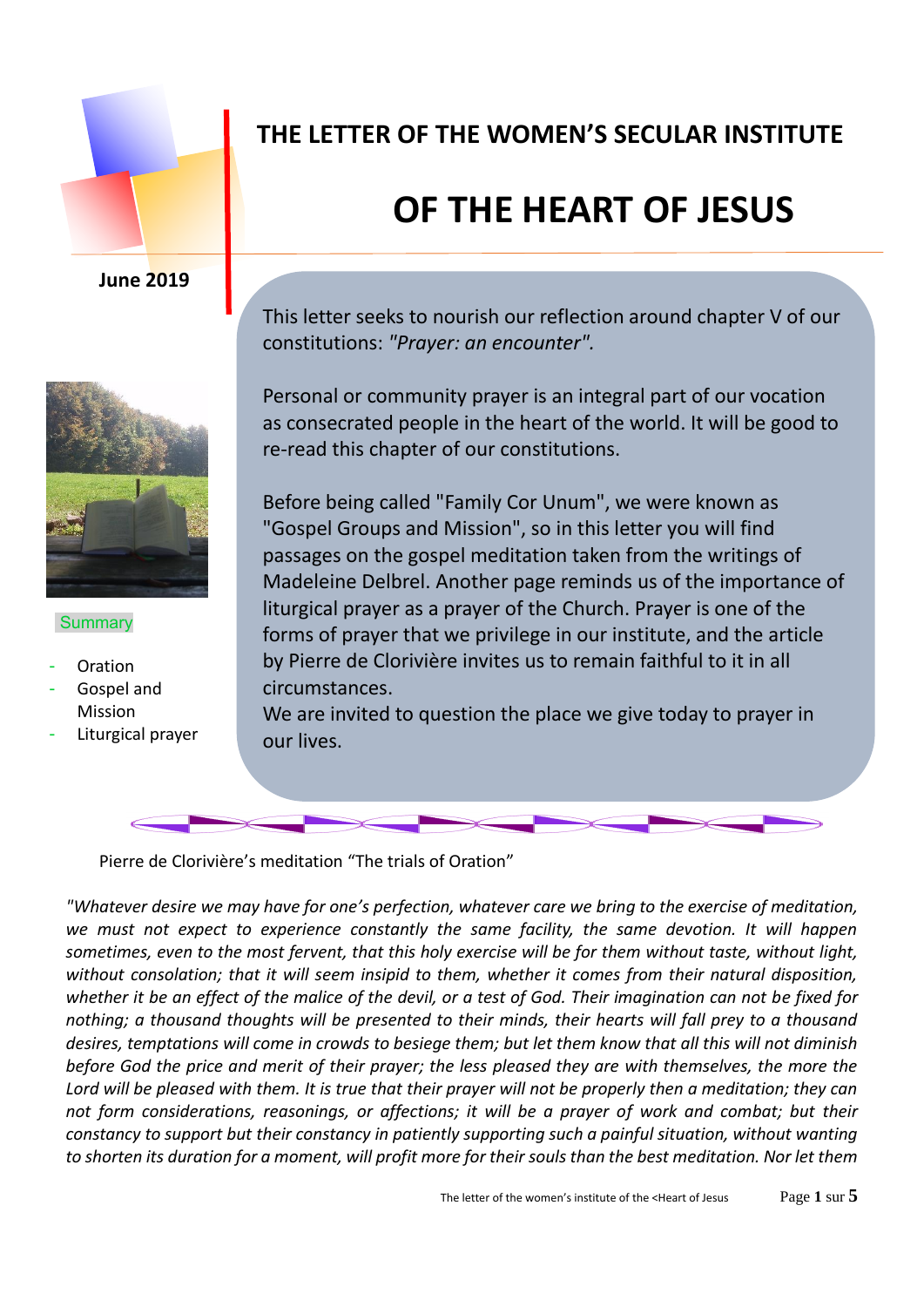*be afraid of such a trial; it will be proportionate to their strengths and to the graces that the Lord intends for them. Far from being slaughtered, they will rejoice at being in a state where they can testify to God their fidelity in a more perfect way. Without wishing to penetrate the cause of the change which has been made in them, they will take occasion to humble themselves, to resign themselves entirely to the good pleasure of God, to put in Him alone all their confidence, and to implore with more ardor the help of his all-powerful Grace. If they behave in this way, they will know, by their own experience, that these aridities and trials of prayer will be no less useful to them than the enlightenment and consolation they receive. It is a means which God habitually uses to detach the soul itself, to dispose it to receive greater graces, and to make it capable of more perfect communications. Amen.*

**Pierre De Clorivière (1735-1820)**

#### **The Word of God**

The word of God is not carried in a briefcase:to the end of the world, it is carried in oneself, one takes it within oneself.

One does not put it in a corner of oneself, in one's memory, as on a cabinet shelf where one would have stored it. We let it go to the bottom of ourselves, until this hinge where everything pivots ourselves.

One can not be a missionary without having in oneself this frank, broad, cordial welcome, to the word of God, to the Gospel.

This word has a living tendency to incarnate itself in us. And when we are inhabited by it, we become fit to be missionaries.

But do not be fooled. Let us know that it is very exacting to receive the message intact. This is s why so many of us make adjustments, mutilate or weaken it.

We feel the need to put it in the fashion of the day as if God was not in fashion every day, as if we needed to retouch God.

Whereas the missionary priest is the spokesman of the Word of God, we are missionaries without any priesthood but we are a kind of sacrament. Once we have known the word of God, we have no right

not to receive it. Once we have received it we have no right not to let it incarnate in us, once it is incarnated in us we have no right to keep it for ourselves: we belong to those who are waiting for it.

*Excerpt from "missionaries without boats, 1943 p.89-91 from The sanctity of ordinary people, Volume VII of OC, p89-90 New City.*

----------------------------------------------------

He who lets in a single word of the Lord and allows it to be fulfilled in his life, knows more about the Gospel than the one whose whole effort will remain abstract meditation or historical consideration.

The Gospel is not made for minds in search of ideas. It is made for disciples who want to obey.

The obedience requested from the disciple of Jesus Christ, kneeling before the word and the example of his master, is not a discursive, reasoning, interpretative obedience. It is a child's obedience, returning to his radical creature ignorance and to his universal blindness as a sinner.

*Excerpt from "Whoever follows me does not walk in darkness" The holiness of ordinary people "Volume VII OC, p.157-158 New city.*

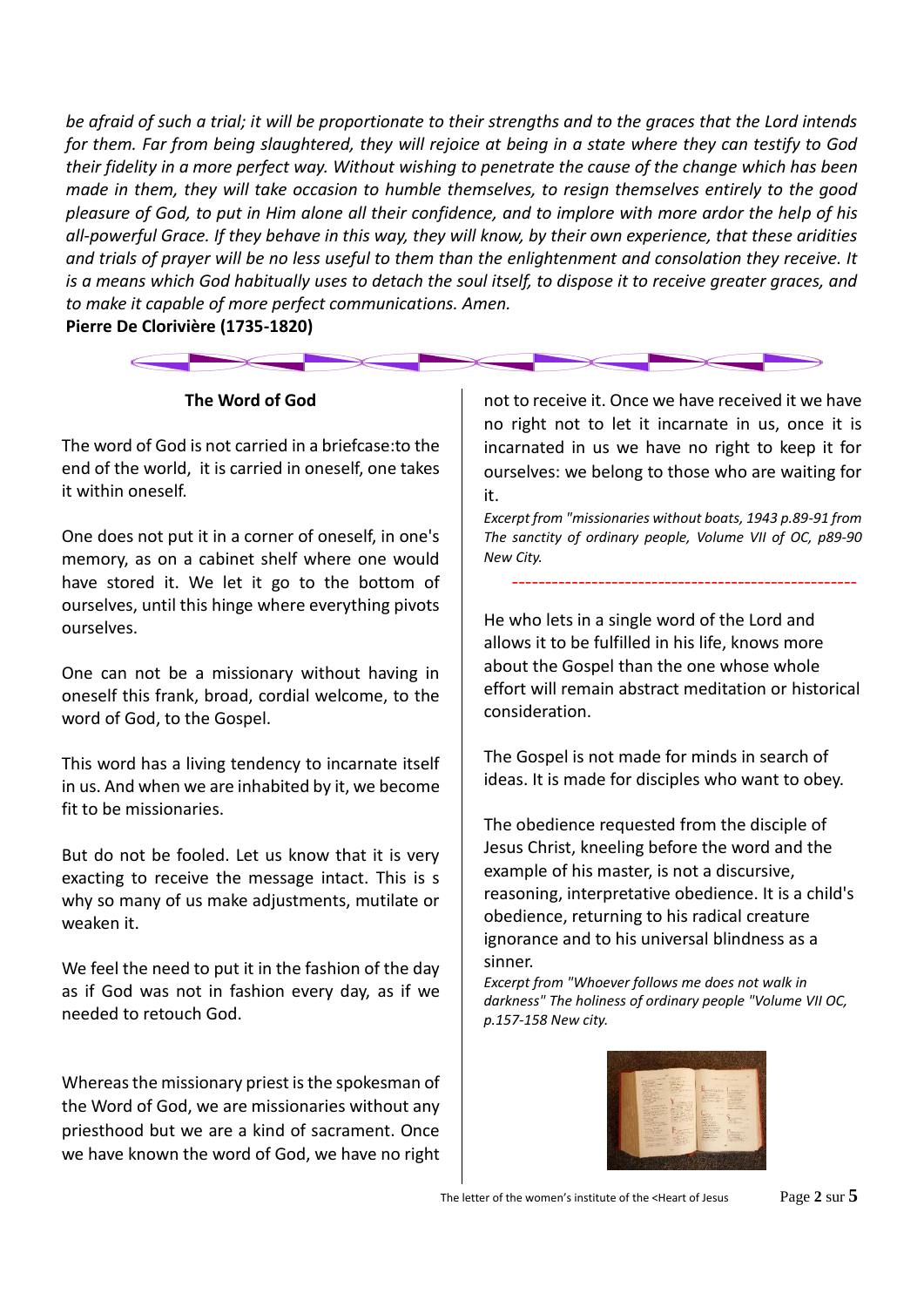The Gospel is the book of the Life of the Lord. It is made to become the book of our life. It is not meant to be understood but to be approached as a threshold of mystery. It is not meant to be read but to be received in us.

Each of its words are spirit and life.

Agile and free, they only wait for the greed of our soul to burst into it.

Living, they are themselves like the initial leaven that will attack the dough and ferment it with a new way of life. The words of human books are understandable and supportive.

The words of the Gospel are suffered and supported.

We assimilate the words of books.

The words of the Gospel knead us, modify us, assimilate us as it were.

The words of the Gospel are miraculous. They do not transform us because we ask them not to transform us. But in each sentence of Jesus, in each of his examples, remains the lightning virtue that healed, purified, resuscitated.

On condition of being towards him, like the paralytic or the centurion and to act immediately in full obedience.



The Gospel of Jesus has passages almost completely mysterious. We do not know how to pass them in our life. But there are others that are limpid.

A candid fidelity to what we understand will lead us to understand what is mysterious. If we are called to simplify what seems complicated to us, we are not, however, ever to complicate what is simple.

When Jesus tells us: "Do not claim what you have lent" or "yes, yes, no, no, all the rest is evil" we

are only asked to obey and it is not the reasoning that we will help.

What will help us is to bear, of "guard" in us, in the heat of our faith and our hope, the word to which we want to obey.

When we hold our Gospel in our hands, we should think that in it dwells the Word that wants to become flesh in us, seize us, so that with its heart grafted on ours, its mind connected to our mind, we could start its life in another place, another time, another human society.

~~~~~~~~~~~~~~~~~~~~

To approach the Gospel in this way is to give up our life to receive a destiny that has no other form than Christ.

*From "The Gospel Is The Book Of The Life Of The Lord" 1945- 1950 Humor In Love "Volume III Of The OC, p.56-58 New City*

#### **Questions**

#### **(to answer personally or to share in a group)**

- What place do I give to prayer in my life?
- $\cdot$  How much time do I plan for prayer every day?
- Do I prefer one particular prayer? Which one? Why?
- Which passage of the Bible or Gospel particularly speak to me?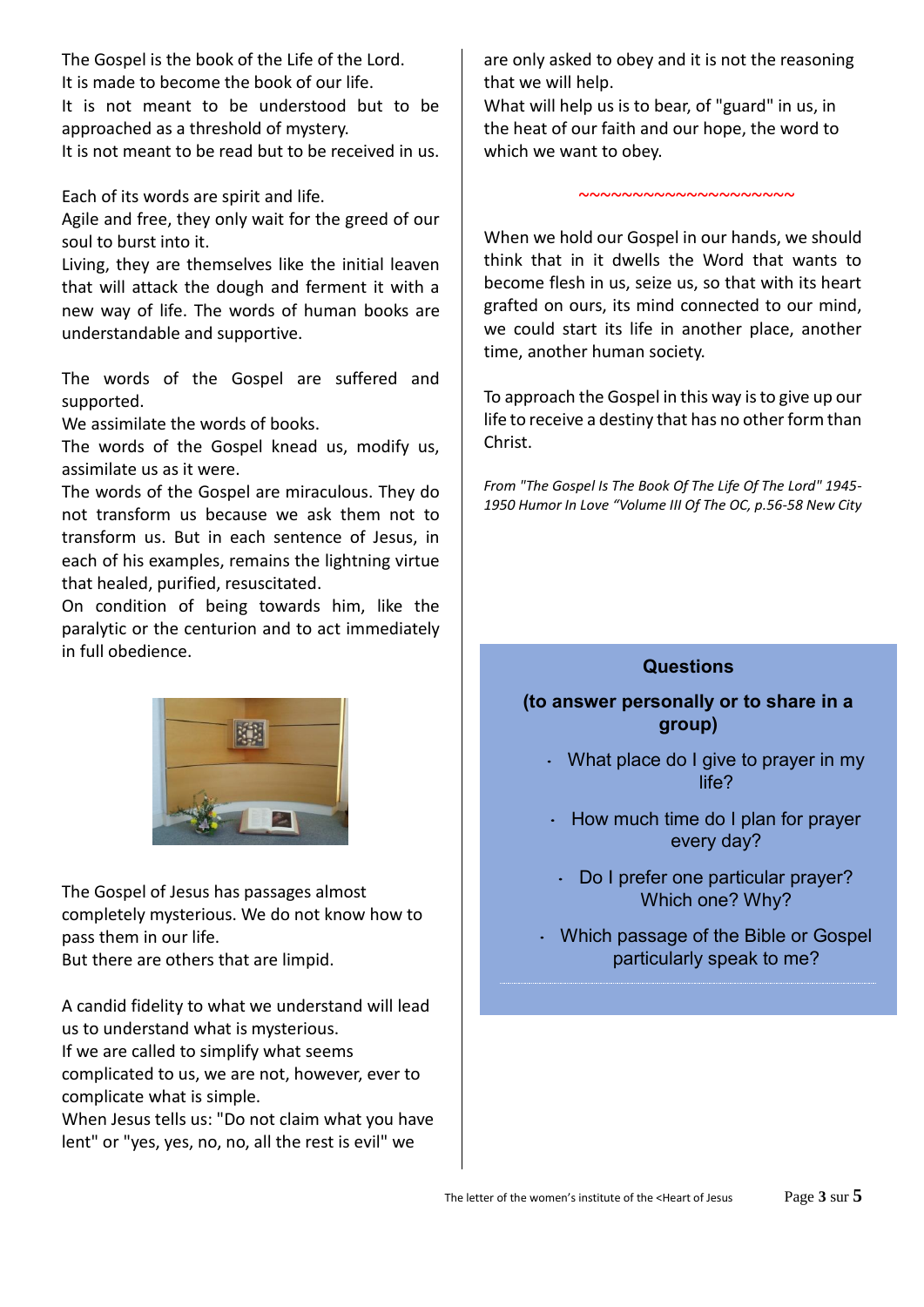

*Our constitutions specify*:".Ecclesial, our prayer unites us to the life of the Church and invites us to make time for the Liturgy of the Hour."(ISFCJ No. 46, §3)

### **Why the Liturgy of the Hours?**

Extracts from the Apostolic Constitution promulgating the Divine Office *Laudis Canticum*

| As a Christian prayer, it is the prayer of the<br>whole human community that Christ gathers. The<br>aim of the liturgy of the hours is to sanctify the<br>day and the whole human activity.                                                                                            | The liturgy of the Hours, complemented by<br>readings, is first of all a prayer of praise and<br>supplication: it is the prayer of the Church with<br>Christ and addressed to Christ.                                                                                    |
|----------------------------------------------------------------------------------------------------------------------------------------------------------------------------------------------------------------------------------------------------------------------------------------|--------------------------------------------------------------------------------------------------------------------------------------------------------------------------------------------------------------------------------------------------------------------------|
| This prayer receives its unity from Christ's heart.<br>Indeed our redeemer wanted" that the life he had<br>started in his mortal body by his prayers and his<br>sacrifice has to be continued without any interruption<br>during centuries in his mystical body the Church" Pie<br>XII | This is why the prayer of the Church is at the<br>same time" the prayer of Christ that he<br>addresses to the Father". It is therefore<br>necessary that when we celebrate the Office,<br>we recognize the echo of our voices in Christ<br>and the echo of Christ in us. |

Meditation must find a continual nourishment in the readings, psalms and other parts of the Liturgy of the Hours.

#### **WHAT ABOUT US?**

The recitation of the Office must, as far as possible, be adapted to the necessities of a living and personal prayer (L.C.)



**What place do we give to the recitation of the office?** 

ISFCJ n°52. Our spiritual companion will help us to find the time, the rhythm and the manner of our prayer, taking into account our temperament as well as the diversity of situations and the calls of the Lord.